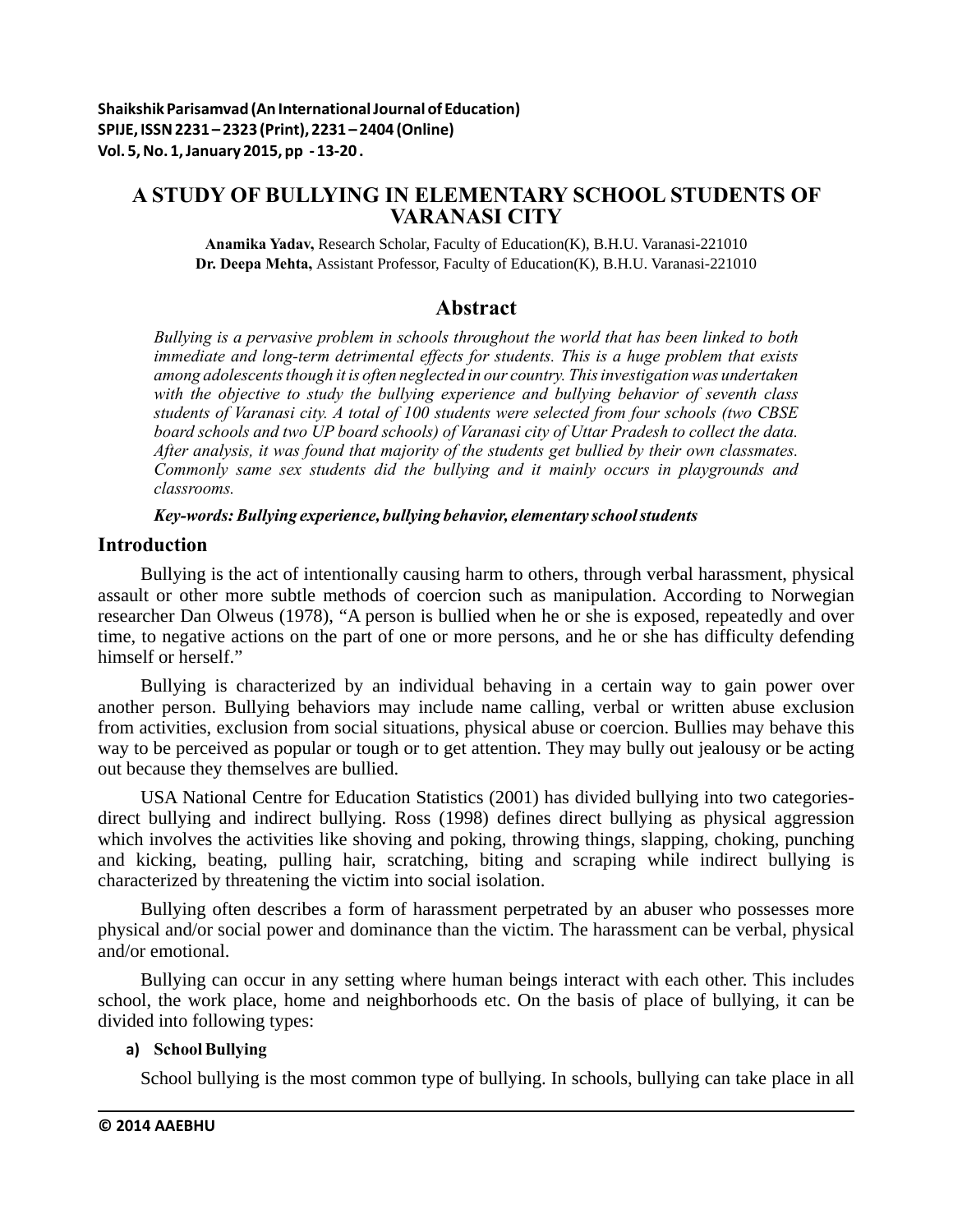areas of the school whether it is around the school building or any other place. It more often occurs in recess, hallways, bathrooms, on school buses and bus stops. Bullying in school sometimes consists of a group of students which take the advantage of one student with the help of bystanders who doesn't want to become the next victim. These bullies taunt and tease their target before physically bullying the target.

### **b) Workplace Bullying**

According to the *Workplace Bullying and Trauma Institute*, "it is the repeated, health-harming mistreatment, verbal abuse or conduct which is threatening, humiliating, intimidating or sabotage that interferes with work or some combination of the three." This type of bullying often takes place within the established rules and policies of the organizations and society. When workplace bullying is perpetrated by a group, is sometimes called as mobbing. In political circles, it is also known as "career assassination."

### **c) Cyber Bullying**

It is a type of electronic bullying. According to Canadian educator Bill Belsey (2006) it involves the use of information and communication technologies such as e-mail, cell phone and pager text messages, instant messaging, defamatory personal websites, blogs, online games and defamatory online personal polling websites, to support deliberate, repeated and hostile behaviour by an individual or group that is intended to harm others. Bullies even create blogs to intimidate victims world-wide.

### **d) Political Bullying**

This type of bullying occurs between political parties or even between countries (called as Jingoism). Jingoism occurs when one country imposes its will on another country. This is generally done with military force or threats. By doing this, it is assumed that aid and grants will not be given to the smaller country or that the smaller country will not be allowed to join a trading organization.

### **e) Hazing**

It is a type of virtualistic test which may constitute harassment, abuse or humiliation with requirement to perform meaningless tasks. The term can refer to either physical or mental practices. It can take place in a variety of social contents including sports teams, academic fraternities, colleges and universities etc.

## **Need of the Study**

Day by day we come to hear that bullying tendency in students is gradually increasing and its effect on victims is indescribable. There is a list of researches which indicates that individuals whether child or adult who are persistently subjected to abusive behavior are at risk of stress related illness which can sometimes lead to suicide. Victims of bullying can suffer from long term emotional and behavioral problems. Bullying can cause loneliness, depression, anxiety, low self- esteem and increased susceptibility to illness (William, K.D. et al 2005). Rigby (1996) had found that victimization due to bullying is correlated with student absenteeism, poorer academic achievement (Nolin et al. 1996), social isolation (Slee and Rigby, 1993). Depression, anxiety and poorer psychosocial adjustment (Callaghan, 1995; Olweus, 1979; and Nausel et al., 2001). Craig (1998) reported that all forms of bullying-physical, verbal and social were predicative of victim anxiety. Sounder et al. (2000) found that students who were repeatedly victimized in elementary school reported higher levels of internalizing problems at the age of 16. Likewise longitudinal researches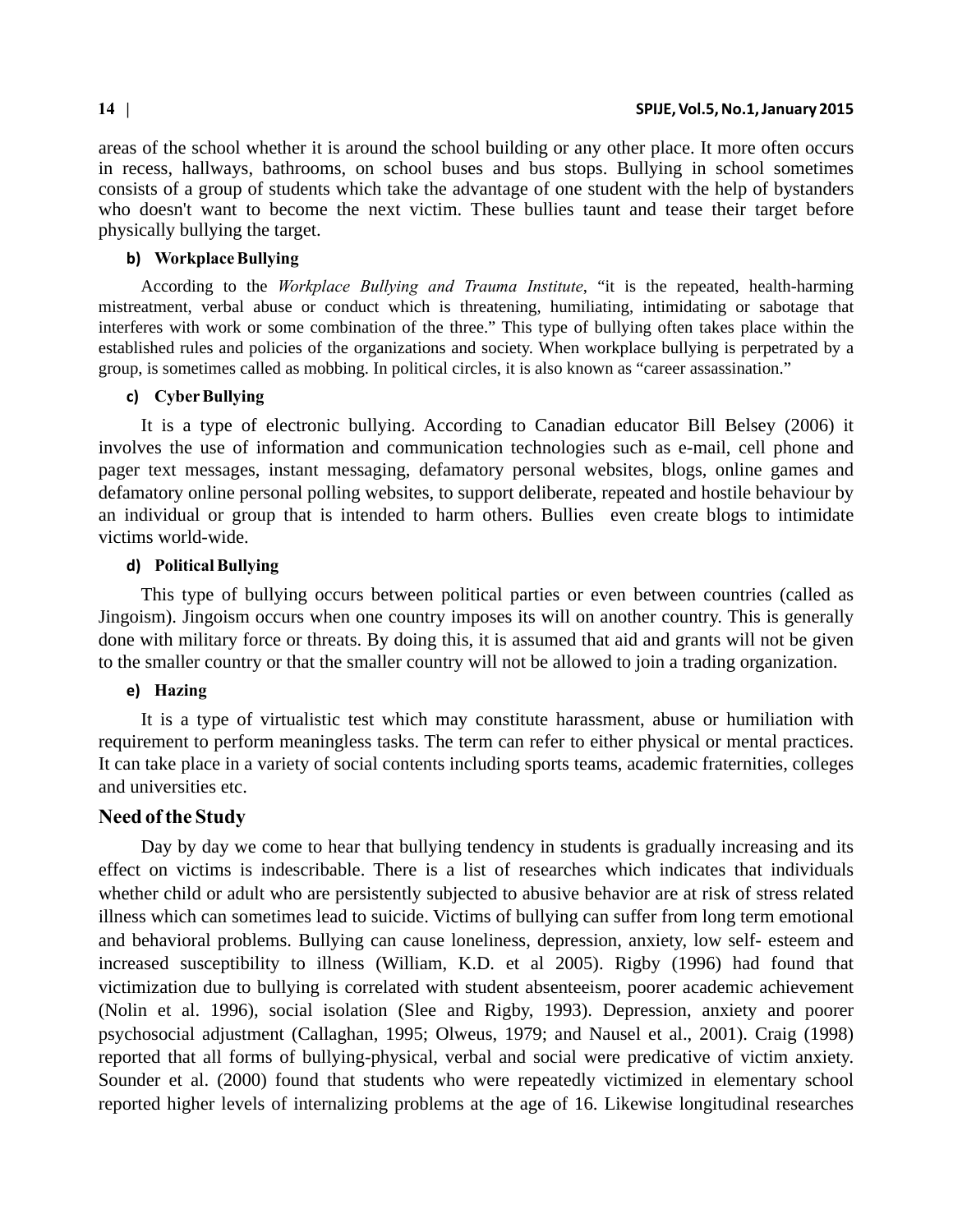#### **SPIJE, Vol.5, No.1, January 2015 | 15**

done by Forero et. al. (1999); Hawker and Boulton (2000); Muscari (2002) suggests that being a victim of bullying is associated with low self-esteem, school refusal, anxiety, depression, social isolation and even suicide.

In countries like USA, U.K., Canada and Norway many researches have been done for the identification of bullying behavior to make programmes to prevent the bullying at schools. Even many programmes run in these countries to prevent the problem of bullying but in Indian context, negligible work has been seen in this area. In India no importance is given to this point that bullying can affect the future of children very deeply. And that's why a need was felt by the researcher to study the prevailing problem of bullying in Indian school scenario and hence the present study was taken with the formal title, *"A Study of Bullying in Seventh Class Students of Varanasi City."*

## **Objectives of the Study**

The objectives of the study were as follows:

- 1) To study the bullying experience of elementary school students of Varanasi city with reference to following variables:
	- a) Number of students
	- b) Class of students
	- c) Sex of students (male/female)
	- d) Place of bullying
- 2) To study the bullying behaviour of elementary school students of Varanasi city with reference to following variables:
	- a) Number of students
	- b) Class of students
	- c) Sex of students (male/female)
	- d) Place of bullying

# **Assumptions of the Study**

- 1. Bullying Experience of students can be identifiable and measurable.
- 2. Bullying Behaviour of students can be identifiable and measurable.

## **Method of the Study**

Descriptive Survey method of research has been used for conducting the present study.

## **Population of the Study**

 The elementary school students in 2009-2010 session in the intermediate colleges of Varanasi city had formed the population of the present study.

## **Sample of the Study**

The sample of the study consisted of 100 students who were studying in class VII in 2009-10 session in the intermediate colleges of Varanasi city. Students were randomly selected from four schools of Varanasi city. The sample spectrum of students with school wise distribution is given in following table: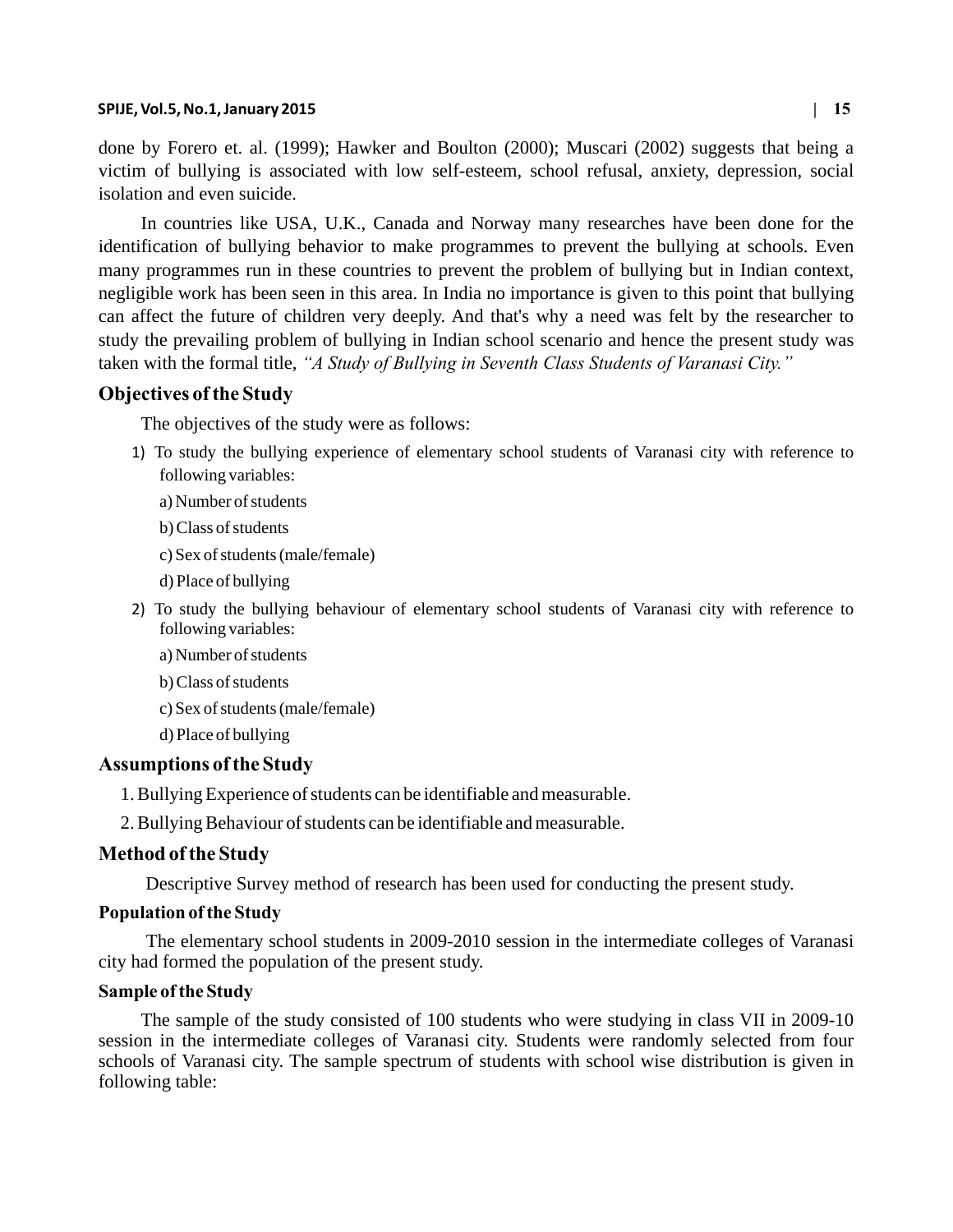| S. No.         | <b>Name of the School</b>  | <b>No. of Students</b> | Percentage |
|----------------|----------------------------|------------------------|------------|
| 1              | <b>Central Hindu Boys</b>  | 22                     | 22         |
|                | School                     |                        |            |
| $\overline{2}$ | <b>Central Hindu Girls</b> | 29                     | 29         |
|                | School                     |                        |            |
| 3              | Mahamana M.M.M.            | 24                     | 24         |
|                | <b>Boys School</b>         |                        |            |
| $\overline{4}$ | Mahamana M.M.M.            | 25                     | 25         |
|                | Girls School               |                        |            |
|                | Total                      | 100                    | <b>100</b> |

**Table1: School wise distribution of the sample**

# **Tool used for the Study**

Due to the unavailability of the appropriate tool in Indian context researcher had prepared a tool in the line of Bullying Questionnaire of Dr. Dan Olweus (1978) to collect the data for the purpose of the study. It has two sections- Section A and Section B. Section A is related with bullying experience and Section B is related with Bullying behavior. The reliability of Bullying Questionnaire was calculated by split-half method and it was found to be 0.84. The face and content validity of the questionnaire was established with the help of experts in the field of education and psychology.

# **Findings**



**Figure 1: Bar Diagram for Item One**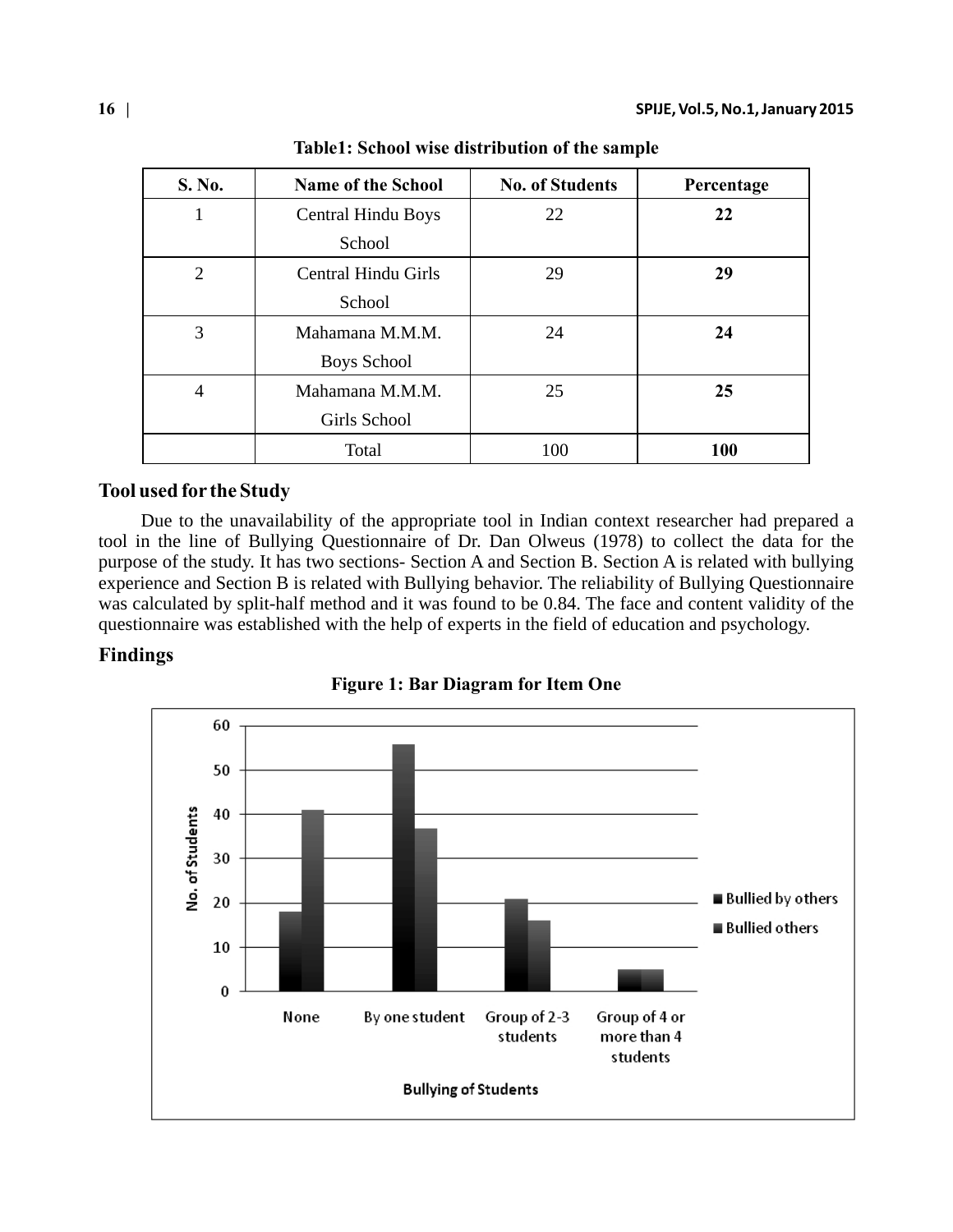#### **SPIJE, Vol.5, No.1, January 2015 | 17**

The question related to this bar diagram was *"how many students bullied you (section A) and how many students are bullied by you" (section B).*Its result is shown in above bar diagram.

About 18% students said that they are bullied by none while 41% have said that they bullied none. About 56% students said that they have been bullied by mainly one student whereas 37% students said that they bully mainly one student. Further, 21% students have said that they are bullied by a group of 2 to 3 students while 16% have said that they bully a group of 2 to 3 students. About 5% said that they are bullied by 4 or a group of more than 4 students. About 5% have said they have bullied 4 and more than 4 students.



#### **Figure 2: Bar Diagram for Item Two**

 The item related to this bar diagram was *"the students who bully you belong to which class (section A) and the students whom you bully, belong to which class"* (section B).

The result by the diagram is that about 33% students have said that the students who bullied them belong to their own class; about 10% students have said that they are being bullied by the students of their standard but of different section. Nearly 26% students have said that they are being bullied their seniors while 3% students have said that they have been bullied by their juniors. About 3% accepted that they have been bullied by both (juniors and seniors). 6% have said that they bullied the students of different section. 5% have said that they bully their seniors and 7% have bullied their juniors while 6% have bullied both (junior and senior) students.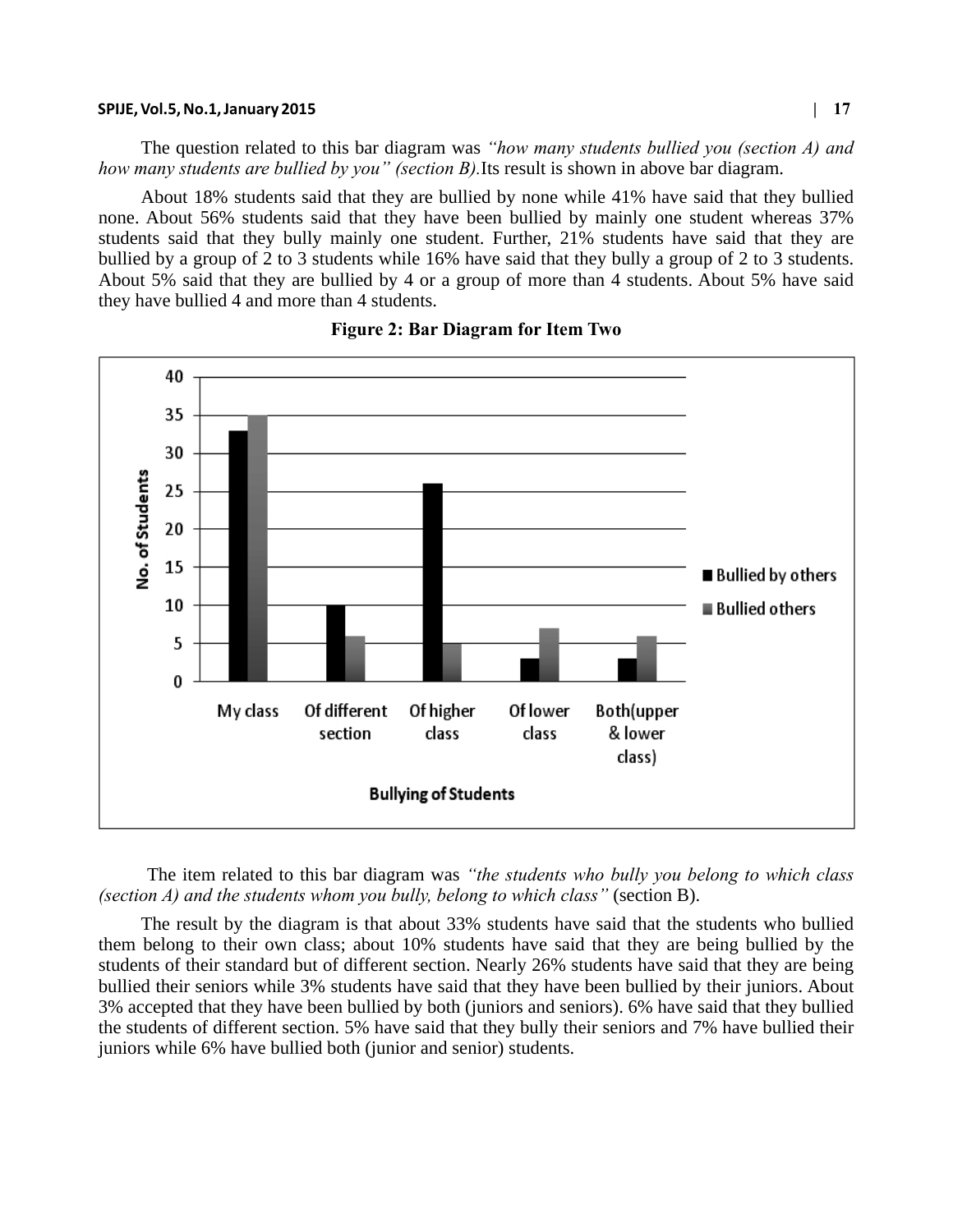

**Figure 3: Bar Diagram for Item Three** 

The item related to this bar diagram was "*the students who bully you are girls or boys (section A) and the students whom you bully are girls or boys" (section B).*

From the graph, it is clear that 32% students have said that the students who bully them is mainly one girl student and 21% have said that they have bullied mainly one girl student. 12% have said that they are bullied by many girl students while 7% have said that they bullied many girl students. About 22% students have been bullied by mainly one boy while 16% have bullied mainly one boy student. About 13% have been bullied by many boys while 12% have bullied many boy students. The students being bullied by both (boys and girls) are 3% and that bullied both are 2%.



# **Figure 4: Bar Diagram for Item Four**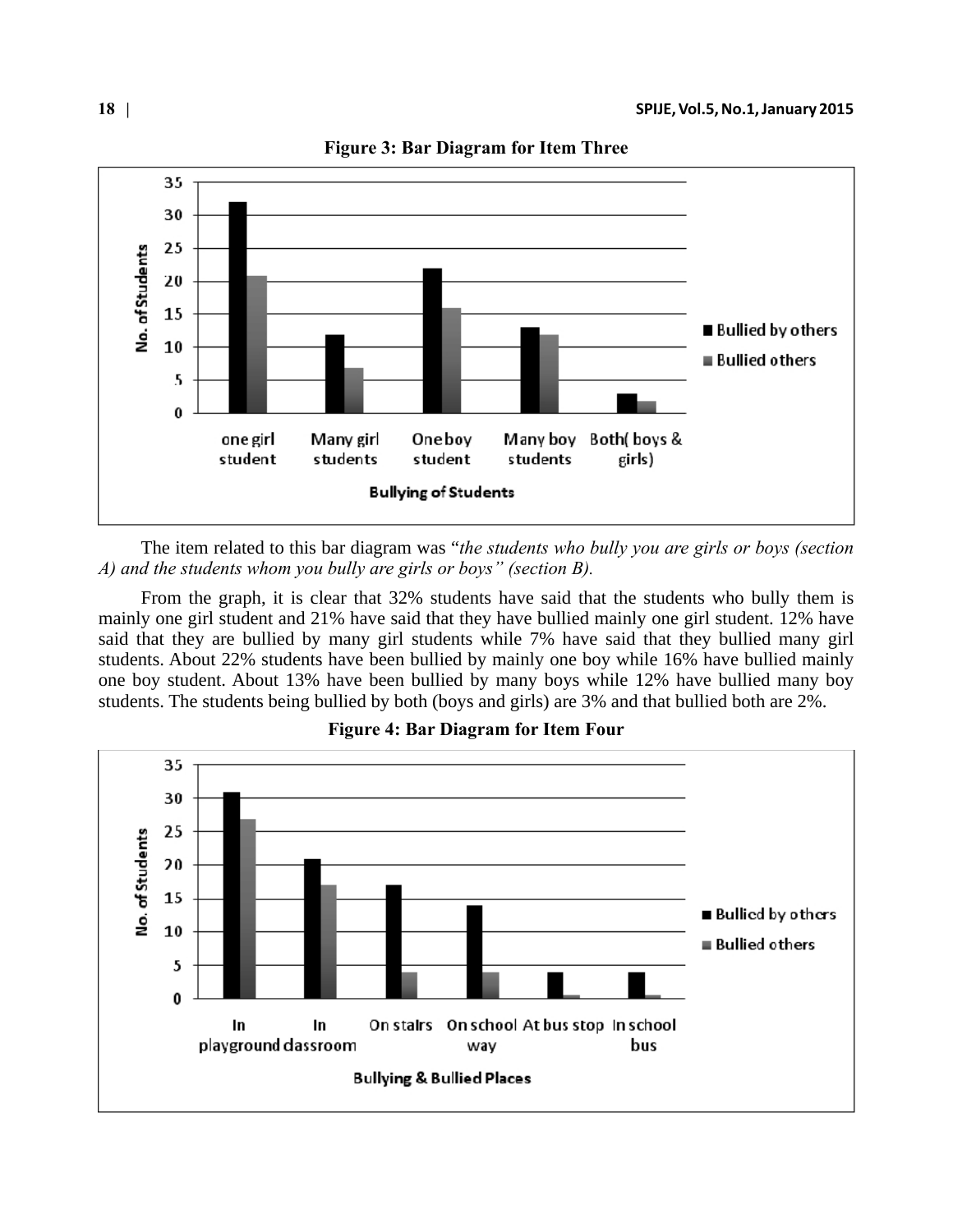#### **SPIJE, Vol.5, No.1, January 2015 | 19**

The item related to this bar diagram was *"at which of the places, mentioned in the questionnaire you have got bullied or have bullied the others."*

By observing the bar diagram we can conclude that more students (about 31%) have been bullied in playground while 27% have bullied the students in playground. About 21% have got bullied in the classroom while 17% have bullied the students in the classroom. The students get bullied on stairs is 17% and that of bullied the other students is 4%. The percentage of students bullied on school way is 14 and that of the students bullying others is 4%. The students bullied at bus stop are 4% and none of the students have bullied the others at bus stop. About 4% have been bullied by the students in school bus whereas negligible percentage of the students has bullied the others in school bus.

#### **Conclusion**

Bullying and victimization are often persistent and associated with severe emotional and behavior problems. Preventive efforts should be focused, and targeted at those children who are characterized by both psychological disturbance and bullying. Present findings highlight the need to increase parental awareness about bullying and to include parents in school-based bullying prevention programs because School bullying can have a major impact on the physical and mental health of victims, and of the bullies themselves.

Many psychosomatic and psychosocial health problems follow an episode of bullying victimization. Because victimization could have an adverse effect on children's attempts to cope with depression or anxiety, it is important to consider teaching these children skills that could make them less vulnerable to bullying behavior.

On the basis of above findings, some suggestions can be made so that our school can make programmes and manage them for proper control of bullying problem. These are- In schools, arrangement should be made for positive disciplinary actions, strong parental involvement and high academic standards to reduce the bullying. Teachers should develop qualities to intervene in bullying behaviors and to promote respectful interactions between students as a part of their curriculum. In schools, such type of programmes and activities should be organized so that children learn social skills successfully to interact with people and hence the bullying can be prevented. Teacher-parent meeting should be organized monthly so that teachers and parents can get aware of bullying behavior of children and if they found any problem in children then they should work together to solve it. Awareness programmes in schools should be organized for community members so that parents will get knowledge about bullying and victimization problems, signs or behavioral characteristics of bullying, problem of victimization and suggestions to reduce or prevent it for students' complete growth and development.

Many psychosomatic and psychological health problems follow an episode of bullying victimization. Because victimization could have an adverse effect on children's attempts to cope with depression or anxiety, it is important to consider teaching these children skills that could make them less vulnerable to bullying behavior.

#### **References**

Belsey, B. (2006). Bullying.org: A Learning Journey. Bulletin – Newfoundland and Labrador Teachers Association, 49(4), 20.

Best, J. W. (2001): Research in Education. New Delhi, Prentice Hall of India, Pvt. Ltd.

Boulton, M. J., Underwood, K. Bully (1992) Victim problems among middle school children. British Journal of Educational Psychology, Vol.62, PP.73-87.